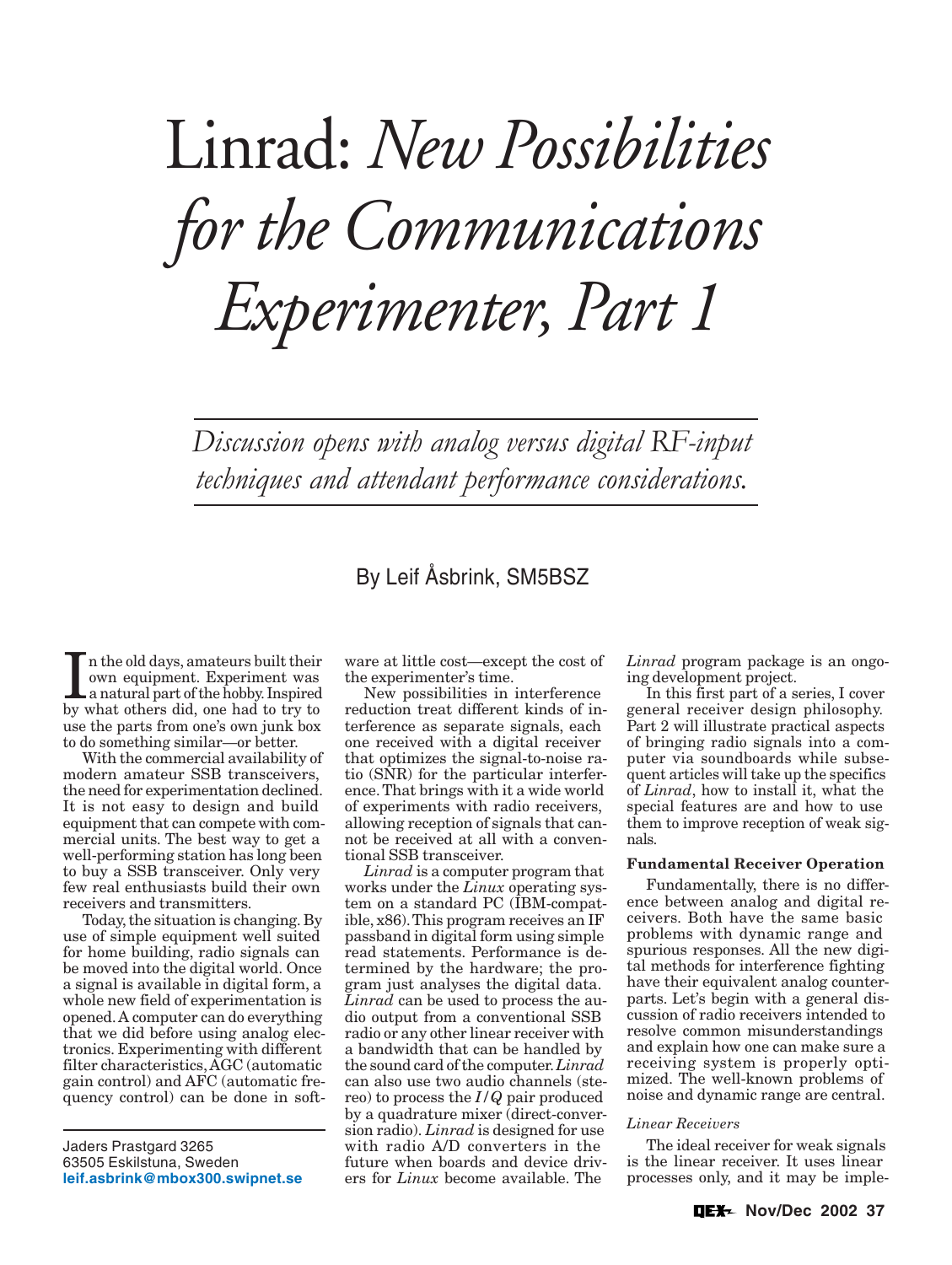mented in analog or digital hardware or by some combination thereof. The ideal receiver is completely quiet. That is, the output should be zero if a resistor at a temperature of zero kelvins  $(-273^{\circ}C)$  were connected to the input. When something else is connected (an antenna), the ideal receiver selects a narrow part of the frequency spectrum, amplifies it and converts it to audio. That is all!

Linear processes may be split into several linear processes and applied after each other in any order. Because of the limitations of the available building blocks, one must use many linear processes to realize something that is near an ideal linear receiver.

Below is a list of the most important building blocks of a receiver for 144 MHz (see Fig 1). It is probably the most difficult band, in that very low noise figure is useful at the same time that very strong interference may be present, both in band and out of band. Notice that the goal is to come as close as possible to an ideal receiver so there are no compromises—just in case. If compromises are required, they should be made with full awareness of what the conflicting desires are, so no performance is thoughtlessly discarded.

For EME (moonbounce, reflecting signals off the moon) it is essential to have a receiver with performance close to that of an ideal receiver. When CW messages are received at a level where many repetitions are required, a small degradation in SNR will have large effects. Improving SNR by as little as 0.2 dB may be the difference between success and failure.

In "normal" communications, an improvement of 1 dB in SNR can barely be noticed. Degrading the noise floor by a single decibel makes it much easier to obtain good resistance against cross modulation and overload.

#### *Noise Temperatures*

Noise is best expressed as a noise temperature because noise temperatures are additive. A resistor that is kept at a temperature *T* will deliver the power  $P = kT$  to another resistor with the same resistance for each hertz of bandwidth. (Where *k* is Boltzmann's

constant,  $1.38\times10^{-23}$  and *T* is in kelvins.) At room temperature, *kT* = –174 dBm/Hz. Two resistors having the same temperature are in thermal equilibrium and deliver the same power to each other. If one resistor is at 0 K, it will be heated by the power from the other resistor at temperature *T* according to the formula. The associated voltage is  $V = \sqrt{kTBR}$ , where *B* is the bandwidth in hertz and *R* is the source resistance in ohms. The equation is valid for normal temperatures and frequencies. For infinitely high bandwidths, *V* does not go to infinity because of quantum-mechanical effects.

The noise temperature of an amplifier is defined by a thought comparison with an ideal amplifier having exactly the same gain. It is the temperature that a resistor at the input of the ideal amplifier would have to produce the same noise power as the actual amplifier produces when connected to a resistor at 0 K.

In a system of amplifiers and other signal-processing hardware, the noise contribution from each stage can be expressed as a temperature component at the input. These temperature components are additive, and their sum is the system noise temperature.

#### *The Input Amplifier*

The input amplifier should not add significant amounts of noise to the signal received from the antenna, and it should not saturate from strong signals that may be present.

To obtain near-ideal noise performance from a receiver while maintaining good resistance to cross-modulation and overloading requires a good understanding of the problems involved. Look at **[ham.te.hik.se/~sm5bsz/](http://ham.te.hik.se/~sm5bsz/pcdsp/preamp.htm) [pcdsp/preamp.htm](http://ham.te.hik.se/~sm5bsz/pcdsp/preamp.htm)**, which mainly discusses the input circuitry and the tradeoffs between noise figure, selectivity and how they relate to the L/C ratio. The discussion is relevant to higher bands where too often, low impedance levels are chosen for the input filters. A 50-Ω transmission-line high-Q resonator may provide unnecessarily good filtering while it degrades the noise temperature too much. A higher impedance for the input filter

yields less noise and should be a good choice at 432 and 1296 MHz, where the low sky temperature makes system noise particularly important.

Once the compromise between noise performance and overload characteristics has been achieved, one should be sure the preamplifier is as close to ideal as possible. The famous Murphy's Law says something we should not forget: "Anything that can go wrong, will go wrong." It is a good idea to place an overload detector at the output of all amplifiers that are followed by filters. The need for a filter directly after the preamplifier is discussed below.

#### *The Second RF Amplifier*

The gain of the preamplifier is usually insufficient to overcome the noise floor of the first conversion process, which is a frequency mixer in today's technology; but sometime in the future, it will probably be an A/D converter. Although it's possible to make broadband amplifiers with enough power output to preclude saturation by RF from the preamplifier, it is generally a good idea to insert some selectivity between the preamplifier and the second RF stage. Since this filter is mainly a precaution, there is no reason to make it complicated or to allow it to cause much attenuation in the passband.

The preamplifier is normally located very close to the antenna, while the rest of the receiver is placed indoors, so there is an attenuator in the form of a long cable between the preamplifier and the second RF stage. High preamplifier gain, low noise figure of the second RF amplifier and modest losses are required for nearly ideal performance. [Table 1](#page-2-0) shows data for 144 MHz. The noise figure of the second RF amplifier includes all losses between the preamplifier and the second amplifier. Attenuators inserted before an amplifier degrade the noise figure with their attenuation.

[Table 1 s](#page-2-0)hows degradation caused by the second RF amplifier, which is treated including the NF degradation caused by cable and filter losses. *T* is the temperature associated with the NF at the second amplifier input. *T*(ant) is the same noise contribution



**Fig 1—A block diagram of a typical receiver front end to feed a sound card for DSP.**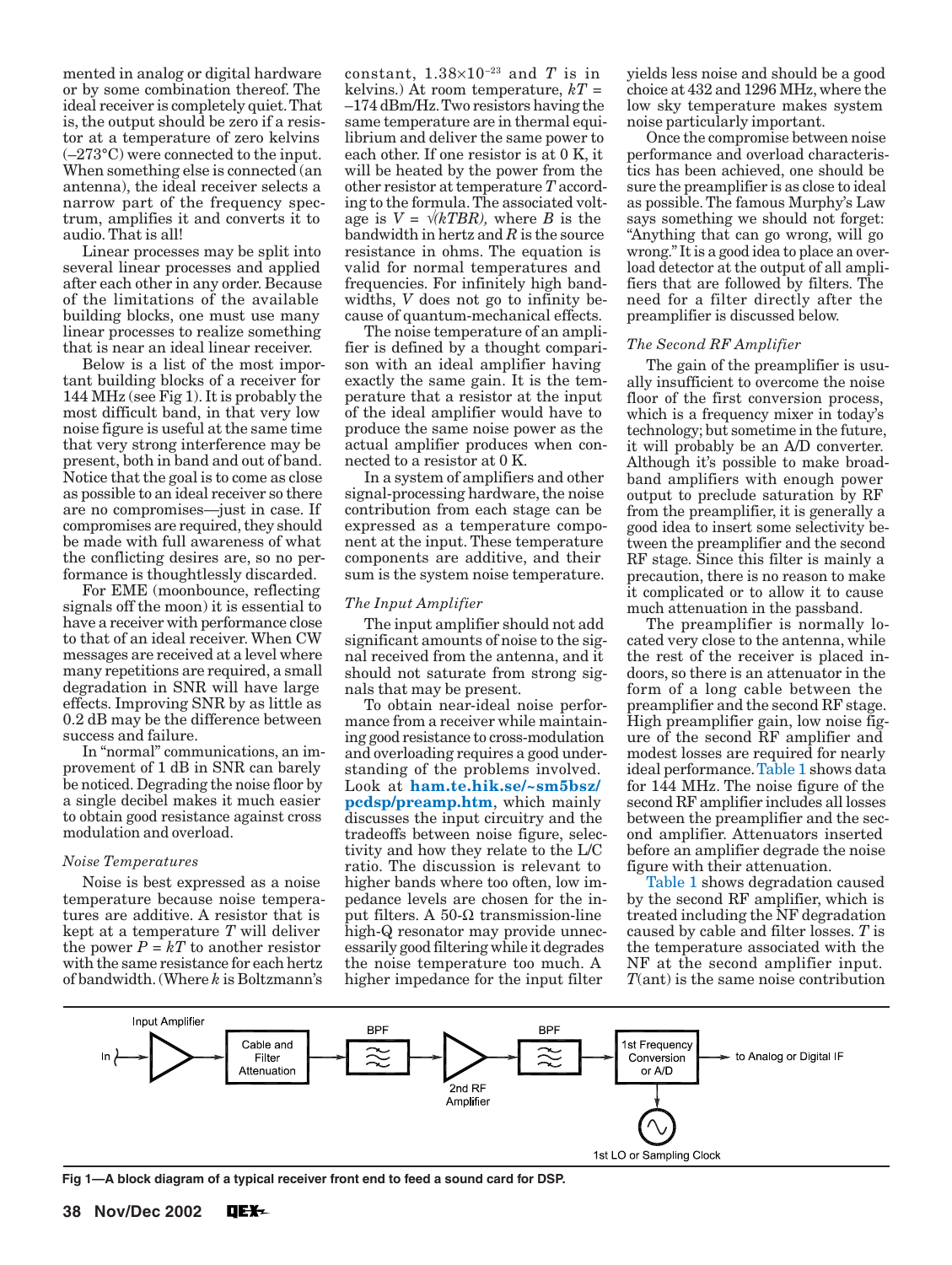<span id="page-2-0"></span>when referenced to the input of the first preamplifier.

The noise temperature caused by antenna and preamplifier are assumed as shown in Table 2, with two alternatives. To obtain good dynamic range farther down the signal path, it will be necessary to allow some contributions to system noise from other amplifier stages. To keep the total excess noise low, the contributions must be very small. An inspection of Table 1 shows that even on 144 MHz, where the antenna temperature is not very low, the gain of the preamplifier must be about 20 dB.

To allow 3-dB of cable/filter loss and a second RF amplifier noise figure (NF) of 2 dB, preamplifier gain must be 25 dB. A neutralized GASFET with power-matched output has a gain on the order of 30 dB, and it allows 8 dB of combined filter and cable attenuation if the second amplifier has a NF of 2 dB.

Such a receiver front end does not have an optimum third-order intercept point (IP3) for in-band signals, but performance is usually good enough for practical purposes. A two-tone test of such an amplifier with an MGF1801 shows a mediocre *IP3* of 0 dBm at the input. Signals up to about –30 dBm can be allowed without serious problems, since two –30-dBm signals give third-order IM spurs (*IMD3*) corresponding to –90 dBm at the input. For in-band signals, *IM3* at such levels is not likely to be a problem. The noise floor is at –174 dBm/Hz, and so as not to destroy weak-signal operation, the interfering stations must have their noise sidebands below –145 dBc/Hz. Amateur Radio equipment is not quite that good as far as I know, so desensitization dynamic range (DDR) will be the limiting factor.

Should it turn out to be desirable, it is not difficult to improve the in-band IMD3 performance of the preamplifier by using so-called noiseless feedback stages and a second preamplifier using a device running at higher power, also with feedback. [Table 3](#page-3-0) shows the characteristics of a nearly ideal receiver based on the output-power matched, neutralized, MGF1801.

From the data in [Table 3,](#page-3-0) we can get the noise temperature at the input of the second RF amplifier, referenced to the antenna input:  $Trx = 34231/(0.315)$  $\times$  500) = 217.3 K. The contribution from the second stage is 2.3 K.

The amount of gain required in the second RF amplifier will depend strongly on the noise figure of the next stage. The gain and output intercept point required for the second RF amplifier is listed in [Table 4 f](#page-3-0)or

different assumptions of the noise figure for the next stage, usually a Schottky-diode mixer.

Amplifiers having noise figures of 2 dB and power outputs up to 2 W are not difficult to design. Gain and saturation power level depends on the noise figure and maximum input power for the first frequency-conversion stage.

# *The RF Band-Pass Filter*

The first conversion, be it an A/D converter or a diode mixer, has spurious responses. A filter with adequate suppression for signals on the spurious frequencies must be inserted in the signal path before the first conversion stage.

If necessary, the RF band-pass filter can be made very narrow with relatively high attenuation in the passband. Any attenuation caused by the band-pass filter adds to the noise figure of the third stage, which leads to a bigger transistor in the second RF stage, as shown in [Table 3.](#page-3-0)

When using RF A/D converters with today's technology, the sampling speed is typically 50 to 100 MHz. All frequencies between 0 and 200 MHz fall between zero and half the sampling frequency. The RF band-pass filter must allow only one set of alias frequencies, in a bandwidth of half the sampling frequency, to reach the A/D converter.

When using a local oscillator and a frequency mixer for the first conversion, the RF filter must suppress not only the mirror frequency but also frequencies that would mix with the LO overtones and give an output at the

#### **Table 1—Degradation from a Second RF Amplifier Including Cable and Filter Losses**

T is the temperature associated with the  $NF$  at the second-amplifier input.  $T($ ant) is the same noise contribution when referenced to the input of the first preamplifier.

| <b>Second Amplifier + Loss</b> |      |        | <b>S/N Loss</b>   |  |
|--------------------------------|------|--------|-------------------|--|
| ΝF                             | Τ    | T(ant) | At 215 K At 272 K |  |
| (dB)                           | (K)  | (K)    | (dB)<br>$(dB)$    |  |
| 1                              | 75   | 2.4    | 0.04<br>0.03      |  |
| $\overline{c}$                 | 170  | 5.4    | 0.11<br>0.09      |  |
| 3                              | 290  | 9.2    | 0.18<br>0.13      |  |
| 4                              | 439  | 14     | 0.27<br>0.22      |  |
| 5                              | 627  | 20     | 0.39<br>0.31      |  |
| 6                              | 870  | 28     | 0.53<br>0.41      |  |
| 1                              | 75   | 0.8    | 0.01<br>0.01      |  |
| 2                              | 170  | 1.7    | 0.03<br>0.03      |  |
| 3                              | 290  | 2.9    | 0.06<br>0.05      |  |
| 4                              | 439  | 4.4    | 0.09<br>0.07      |  |
| 5                              | 627  | 6.3    | 0.12<br>0.10      |  |
| 6                              | 870  | 8.7    | 0.17<br>0.14      |  |
| 10                             | 2610 | 26     | 0.50<br>0.40      |  |
| 1                              | 75   | 0.2    | 0.00<br>0.00      |  |
| 2                              | 170  | 0.5    | 0.01<br>0.01      |  |
| 3                              | 290  | 0.9    | 0.02<br>0.02      |  |
| 4                              | 439  | 1.4    | 0.03<br>0.02      |  |
| 5                              | 627  | 2.0    | 0.04<br>0.03      |  |
| 6                              | 870  | 2.8    | 0.06<br>0.05      |  |
| 10                             | 2610 | 8.2    | 0.16<br>0.13      |  |
| 10                             | 2610 | 2.6    | 0.05<br>0.04      |  |
|                                |      |        |                   |  |

# **Table 2—Noise Temperature Assumptions**

| Source         | Noise 1            | Noise 2            |
|----------------|--------------------|--------------------|
| Sky            | 167 K              | 167 K              |
| Sidelobes      | 15 K               | 40 K               |
| Antenna losses | 5 K                | 5K                 |
| Cable + relay  | 13 K (0.2 dB loss) | 30 K (0.4 dB loss) |
| Preamplifier   | 15 K (0.22 dB NF)  | 30 K (0.4 dB NF)   |
| Total          | 215K               | 272 K              |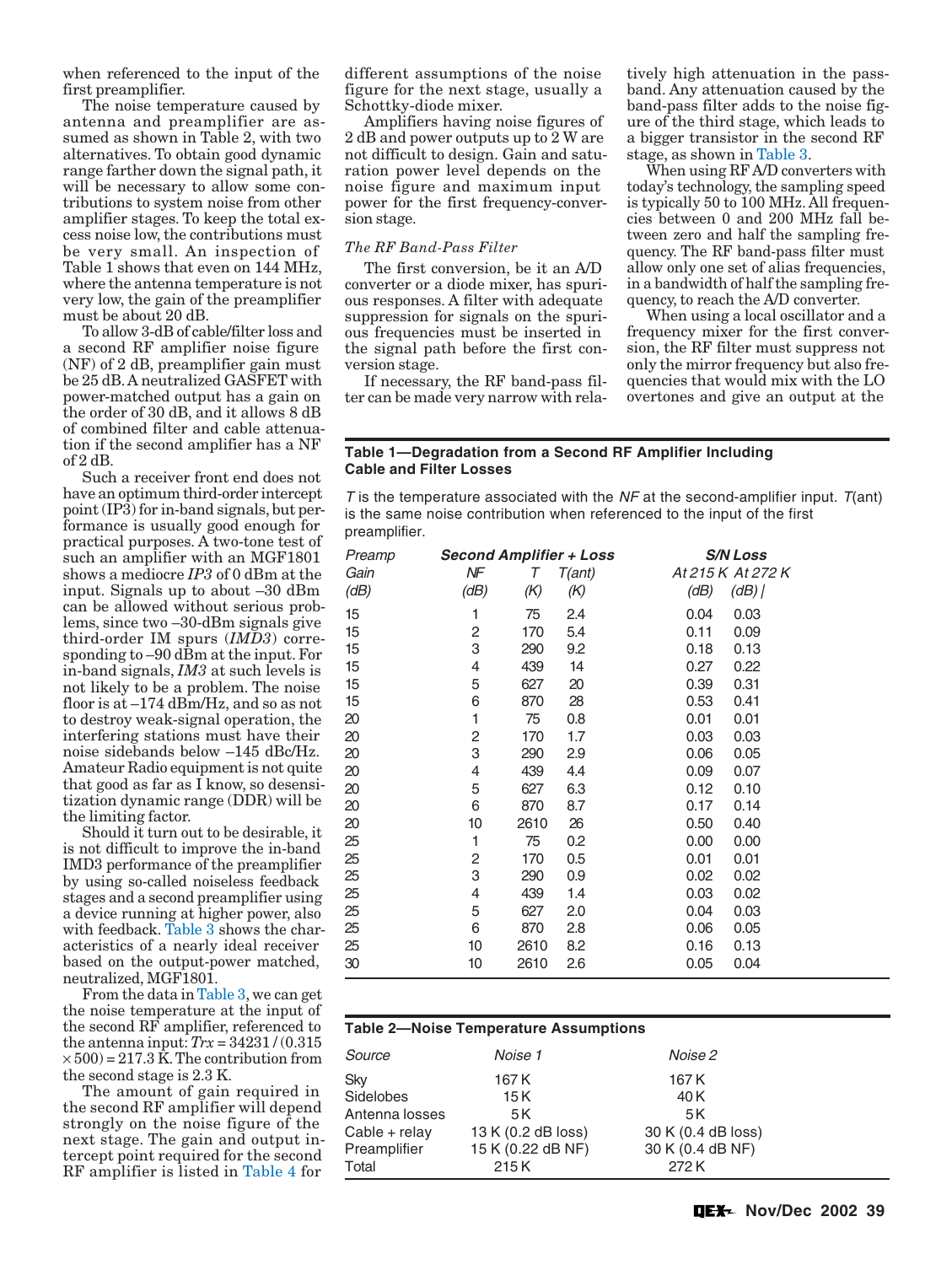<span id="page-3-0"></span>IF. A narrow RF filter will also suppress false responses caused by spurs that may be present in the LO signal. There are more reasons for a narrow RF filter below.

# *The First Conversion: A/D Converter or Diode Mixer*

Someday, an A/D converter will be the first mixer in receivers up to many hundreds of megahertz. Today's technology allows 65-MHz sampling at 14-bit resolution using, for example, the AD6644 from Analog Devices. Such a chip offers typically 74 dB of SNR at a bandwidth of 32 MHz, corresponding to 149 dBc/Hz. The peakto-peak amplitude such a device needs for full range is 2.2 V, corresponding to about 11 dBm into a 50-Ω load. The noise floor is at –138 dBm/Hz, which corresponds to a noise figure of 37 dB, all referenced to a 50- $\Omega$  load. The input impedance of the AD6644 is  $1 \text{ k}\Omega$ , so the power actually consumed by the chip is –2 dBm for full scale. If a lossless impedance transformer were used at the AD6644 input, rather than a 50-Ω termination resistor, the noise floor would be at –151dBc/Hz, with an associated noise figure of about 23 dB.

The AD6644 receives noise from nearly 10 times more bandwidth than represented by the digital bandwidth. It is not possible to lower the noise figure by more than about 6 dB without using a selective amplifier or degrading the dynamic range. Allowing 3 dB of loss for the RF filter, Table 4 (extrapolated) shows that the AD6644 will need 39.6 dB of gain in the second RF stage if the AD6644 is terminated in a 50- $\Omega$ resistor. Saturation of the AD6644 will occur at 14 dBm, 38.6 dB below the level where the MGF1801 saturates.

High-level Schottky-diode mixers (level-23 from Mini-Circuits) have IP3s around 30 dBm and 1-dB compression points of around 15 dBm. Consider a 10-dB gain second RF amplifier using some transistor that can deliver 200 mW (23 dBm) through the RF filter with an impedance-matching network required by the mixer. This will make a level-23 mixer saturate just before the preamplifier, with an IP3 around –2 dBm at the input. Since mixers attenuate by about 8 dB and the noise figure at the mixer input has to be maximum 10.4 dB, the amplifier after the mixer must be very quiet lest it degrade the system noise figure. Compensating a poor IF-amplifier noise figure with more gain in the second RF amplifier will degrade system intercept point.

It follows from the discussion above that the MGF1801 power matched and neutralized amplifier is good

enough when it comes to power-handling capabilities. A 10-dB improvement is not difficult by noiseless feedback, but to utilize the improvement one must design very special lownoise, high-level mixer/IF combinations. In cases where signals well outside the desired passband cause the preamplifier to go nonlinear, noiseless feedback and additional filters and amplifiers may be needed.

The A/D converter has superb linearity. *IP3* is only about 8 dB lower than a well designed level-23 diode mixer. A diode mixer can be driven into the nonlinear region by a single very strong interfering signal without any serious degradation of a desired weak signal, while the D/A converter produces useless data when saturated. Saturation occurs about 36 dB earlier in an AD6644, so if there is only one interfering signal, the diode mixer allows about 30 dB more interference signal. It is quite clear already that today's A/D

technology is extremely attractive.

# *The First Local Oscillator*

If the first conversion is an A/D converter, the first LO is the sampling clock, which has a fixed frequency. The first LO will be at a fixed frequency also were a diode mixer used in conjunction with a broadband IF. Typically, an LO frequency of 116 MHz is used to convert 144 MHz to 28 MHz.

Fixed-frequency oscillators using crystals can be made with very little phase noise. It may seem very simple to use a 12.88888-MHz crystal and two frequency triplers to produce 116 MHz. Good filtering is required, though, because the thirteenth overtone of 12.88888 MHz is at 167.55 MHz, which may cause a spurious response at 139.55 MHz that may not be suppressed much by the RF filters. Good filters, with two L-C circuits, to make the output of all frequency-multiplier stages pure will prevent this problem.

# **Table 3—Typical Output-Power Matched MGF1801 Preamplifier (Negligible System Noise Degradation)**

# **Preamplifier**

Antenna temperature = 200 K Preamplifier  $NF = 0.2$  dB = 15 K Preamplifier gain  $= 27$  dB  $= 500$  times in power Noise temperature at output of preamplifier =  $(200 + 15) \times 500 = 107500$  K Input intercept point  $= 0$  dBm Saturated power output = 18 dBm

# **Cable/Filter**

Losses =  $5$  dB (gain =  $0.315$  times in power) Output noise temperature =  $0.315 \times 107500 + (1 - 0.315) \times 290 = 34061$  K

# **Second RF Amplifier**

 $NF = 2$  dB = 170 K Noise temperature at input =  $34061 + 170 = 34231$  K Preamplifier intercept point at input =  $0 + 27 - 5 = 22$  dBm Saturated power input =  $18 - 5 = 13$  dBm

# **Table 4—RF Amplifier 2 Requirements**

Gain, Output Power and Output IP3 required of RF Amplifier 2 for different Noise Figures of the Third Stage to make the Third Stage Contribute 2 K at the Antenna Input. This table is based on the data of Table 3.

# **Saturated Minimum Output**

| NF   | Temp  | Gain | <b>Power Output</b><br>IP3 |       |  |
|------|-------|------|----------------------------|-------|--|
| (dB) | (K)   | (dB) | (dBm)                      | (dBm) |  |
| 6    | 865   | 4.4  | 17.4                       | 26.4  |  |
| 9    | 2013  | 8.1  | 21.1                       | 30.1  |  |
| 12   | 4307  | 11.4 | 24.4                       | 33.4  |  |
| 15   | 8880  | 14.5 | 27.5                       | 36.5  |  |
| 18   | 18009 | 17.6 | 30.6                       | 39.6  |  |
| 21   | 36221 | 20.6 | 33.6                       | 42.6  |  |